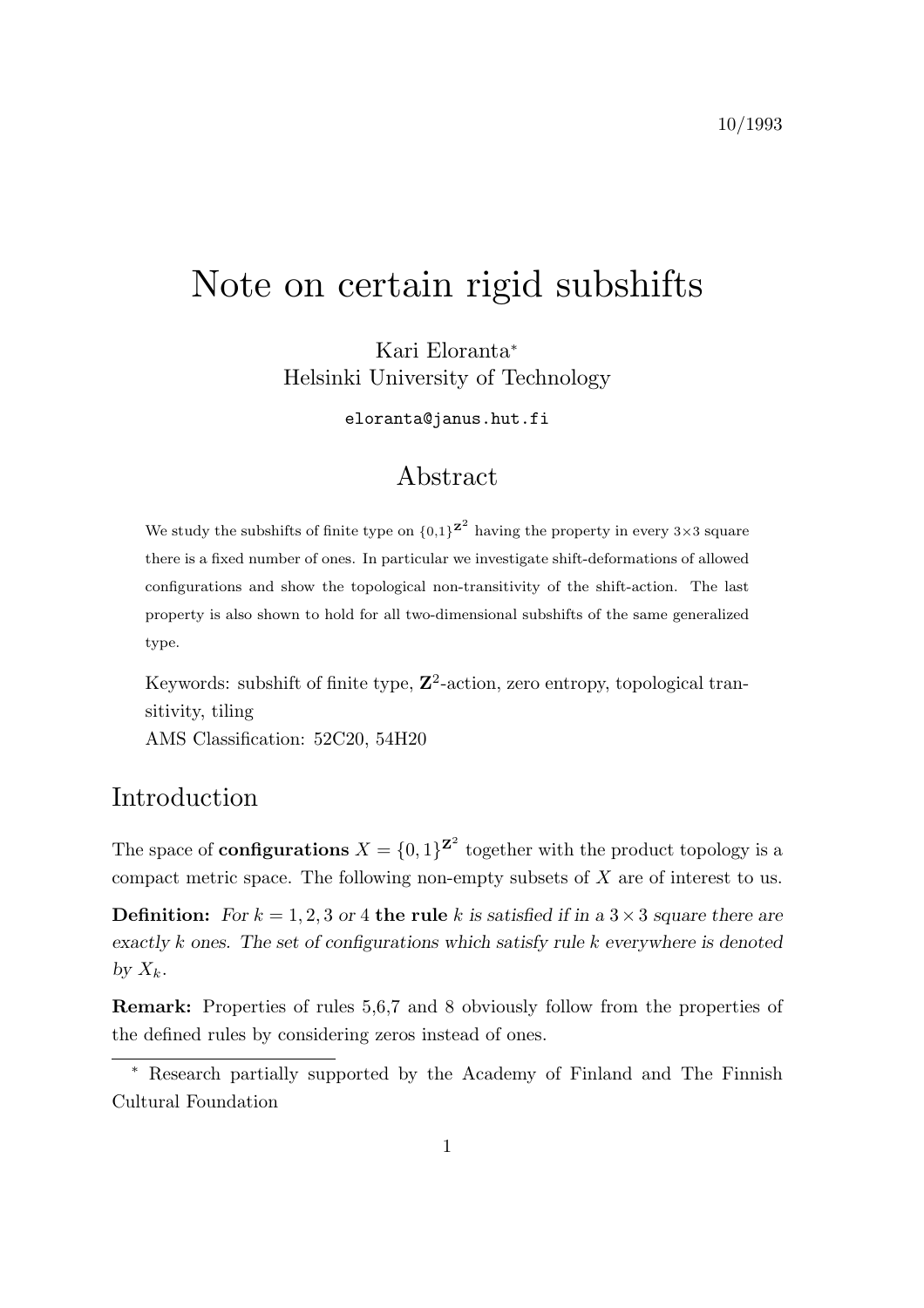The  $3 \times 3$  square in which we impose the consistency requirement according to one of the rules is called a window and the piece of configuration in it a scenery.

It is natural to equip the configuration space with the horizontal and vertical coordinate shifts

$$
\sigma_h(x)_{(i,j)} = x_{(i+1,j)}
$$
 and  $\sigma_v(x)_{(i,j)} = x_{(i,j+1)}$ ,  $x \in X$ .

These actions obviously commute. Since  $X_k$  are closed under the action of the shifts we obtain subshifts of finite type  $(X_k, \sigma_h, \sigma_v)$ .

Surprisingly little is known about the structure of these spaces and the action on them. In this note we alleviate this situation a little bit. The original motivation (rule 4) was provided by K. Schmidt in [S].

### 1. Spaces

All the defined spaces are non-empty. The allowed or legal configurations are related to each other in ways worth investigating.

There are two different types of periodic configurations: (horizontally or vertically) periodic and doubly-periodic. The first is only invariant under  $\sigma_h^{\ p} \sigma_v^{\ q}$  for some minimal  $(p, q) \neq (0, 0)$  (and its multiples), the second under  $\sigma_h^{p_1} \sigma_v^{q_1}$  and  $\sigma_h^{p_2} \sigma_v^{q_2}$  where  $(p_i, q_i) \neq (0, 0)$  and  $(p_i, q_i)$  are not rationally related.

In constructing new configurations from given ones it is useful to realize the following legal moves for deforming configurations (and sceneries).

**Lemma 1.1.:** Given an allowed configuration in  $X_k$  any vertical or horizontal shift *of a column or a row of period three results in an allowed configuration.*

The proof is immediate since these shifts leave the number of ones seen in any window unchanged.

Proposition 1.2.: *The configurations in*  $X_1$  *are either periodic or doubly-periodic.* In  $X_k$ ,  $k = 2, 3, 4$  *there are also aperiodic configurations.* 

**Proof:** Let  $k = 1$ . Consider in a legal configuration an arbitrary one say at  $(x, y)$  and its nearest neighboring one to the right at  $(x + 3, y')$  (this is uniquely determined). If they have the same ordinates test  $(x+3, y')$  and the one to its right for the same property an so on until a pair with different ordinates is found. If none is found check the left neighbors the same way. If no such pair is found we have a bi-infinite periodic row 001. But this implies that the rows at distance one and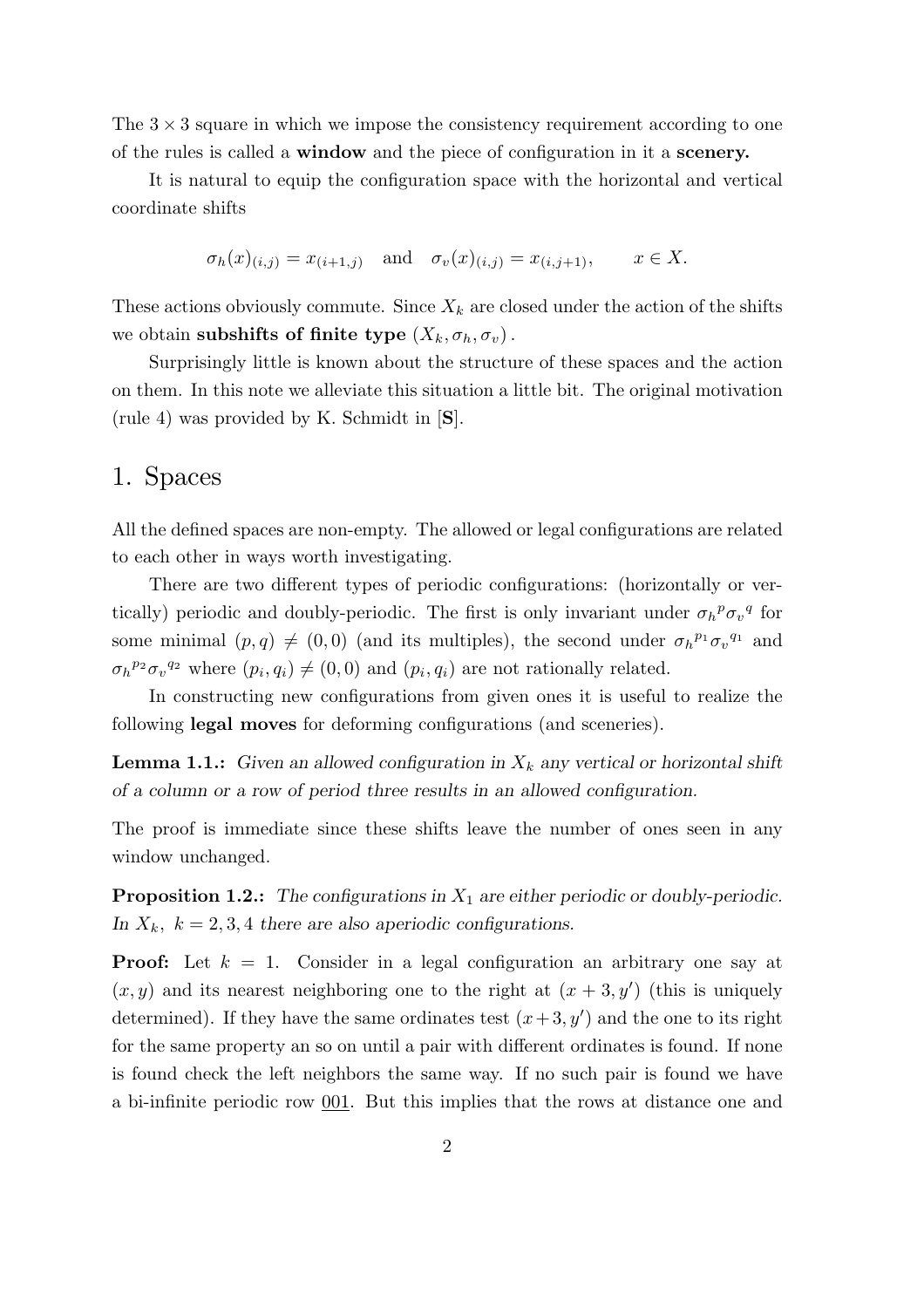two are 0 and the rows at distance three are 001. Hence the global configuration is horizontally periodic or doubly-periodic. If a vertically unaligned pair was found it forces a bi-infinite vertical column of width eight and of period three. Extending this we see that the configuration is vertically periodic but not doubly-periodic.

In the case of rules 2, 3 and 4 a doubly-periodic configuration is generated for example from the prototiles in shown in Figure 1 a,b and c respectively. All non-trivial rows are period three so a shift by one to the right of any such row gives a horizontally periodic configuration which is not vertically periodic. In these configurations there are still period three columns (through the middle of a deformed tile). Hence a vertical shift by one results in an aperiodic legal configuration.



Figure 1 a,b,c,d,e. Prototiles. Black is one, white is zero.

We require prototiles to be rectangles. Doubly-periodic configurations of course have the key property of being immediately globally constructible from the local description of the tile. Periodic but non-doubly periodic configurations cannot be generated from a single tile but they may be generated from a tile and its periodic shift as in the proof above. As the proof indicates some of the aperiodic configurations are also generated from a small number of prototiles.

The following result resolves the possible sizes of prototiles.

**Theorem 1.3.:** *For*  $X_1$  *the prototile generating a doubly-periodic configuration is of size*  $3 \times 3$ . For  $X_k$ ,  $k = 2$  or 4 it can be of any size  $3w \times 3h$  where w, h are natural *numbers. For* X<sup>3</sup> *all prototiles have at least one of the sidelengths a multiple of three.*

**Proof:** By the structure of configurations in  $X_1$  the first assertion is clear. For  $k = 2$  or 4 consider a legal segment of height 3 and width l which is period three horizontally. Let its  $i^{\text{th}}$  row contain  $n_i$  ones. Then necessarily  $\sum_{i=1}^{3} n_i/(3l) = k/9$ which is the density of ones in any strip of width three. But this implies that  $l$  is divisible by 3. For a  $l_1 \times l_2$  prototile apply this argument along any column and row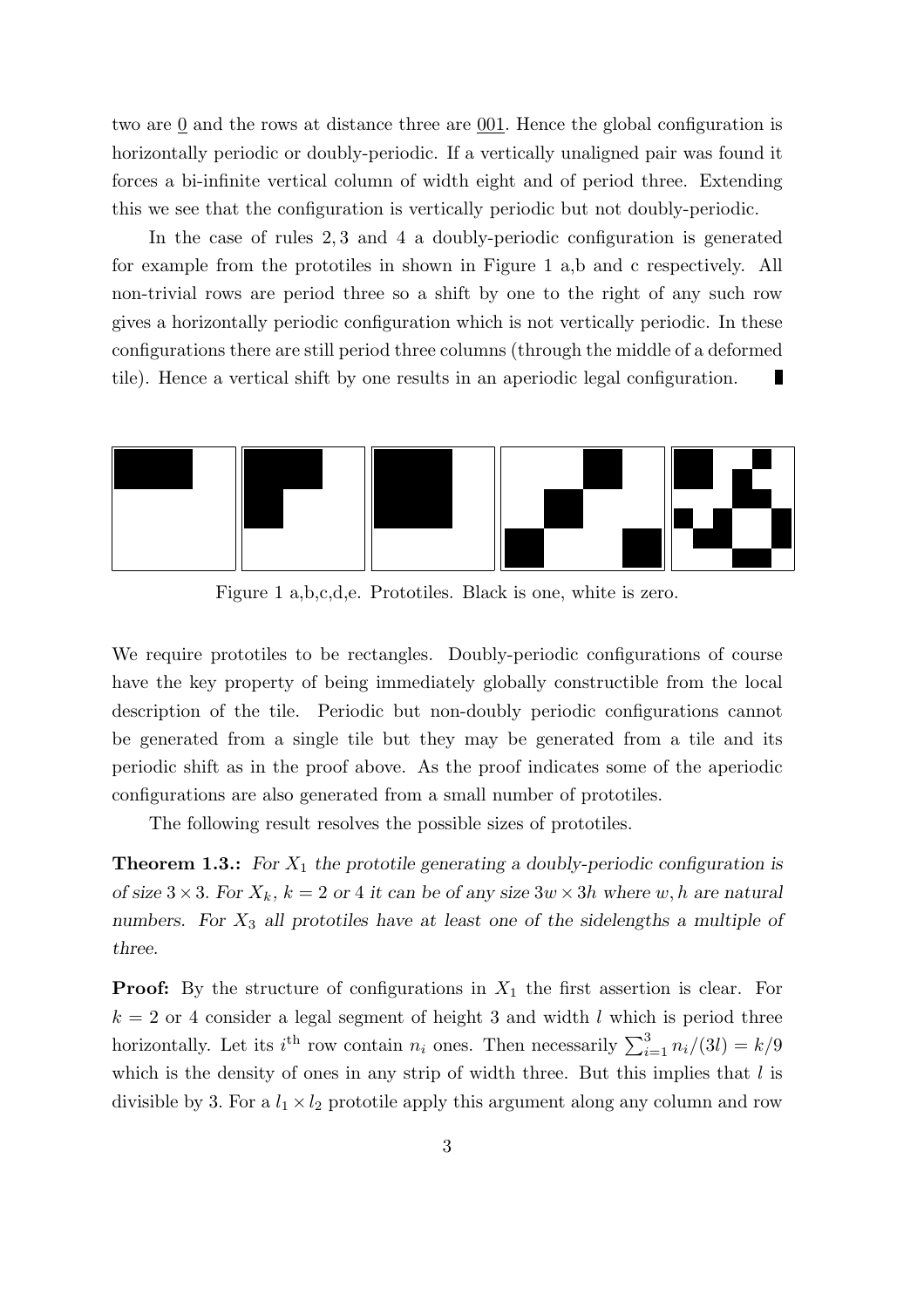of width 3 to obtain the second part of the statement. By using legal column and row shifts as in the proof of Proposition 1.2. it is easy to show that prototiles with any w, h can be constructed. If  $k = 3$  the density argument applied to a  $l_1 \times l_2$ prototile implies that one of the sidelengths is necessarily divisible by three. н

**Remark:** In  $X_3$  there are indeed configurations generated from prototiles with one of the sidelengths not a multiple of three, e.g. the one shown in Figure 1d.

The Theorem naturally leads to the question whether any allowed configuration is a result of a sequence of legal moves starting from a single doubly-periodic configuration. In other words is  $X_k$  a **shift-connected** set? By the proof of Proposition 1.2. this is clearly the case for  $X_1$ . The question is of some subtlety since seemingly the only systematic way of constructing a global configuration is by legal moves from a doubly-periodic configuration.

Turns out that  $X_4$  is not shift-connected. After solving (by computer) all the legal  $6 \times 6$  prototiles a few "exotic" ones like the one shown in Figure 1e. were found. In the global configuration it generates there are only rows and columns of period six hence it cannot be shift-deformed to a period three configuration.

The question remains open for  $X_2$  and  $X_3$ . As a hint to the affirmative it was found that in every  $6 \times 6$  tile for  $X_2$  and in every  $6 \times 4$ ,  $6 \times 5$ ,  $6 \times 6$  and  $6 \times 7$  tile for  $X_3$  there are period three rows or columns.

## 2. Action

We now consider the basic properties of the  $(\sigma_h, \sigma_v)$ -action on the configuration spaces.

If in a window we see  $n_1$  ones in the leftmost,  $n_2$  in the center and  $n_3$  in the rightmost column we call it **type**  $(n_1, n_2, n_3)$ .

The following observation is of some consequence.

**Lemma 2.1.:** Let x be a configuration in  $X_k$ , any k. Given a scenery in x with *column distribution*  $(n_1, n_2, n_3)$  *consider the bi-infinite horizontal strip of width three containing it. Every scenery in this strip has column distribution*  $(n_1, n_2, n_3)$ *or it's cyclic permutation. Analogously for the scenery's row-distribution.*

**Proof:** By shifting the window to the right by one the scenery loses  $n_1$  ones hence the same number has to enter from the right.

It is easy to see that each  $X_k$ ,  $k > 1$ , contains configurations with k adjacent (horizontal or vertical) ones somewhere.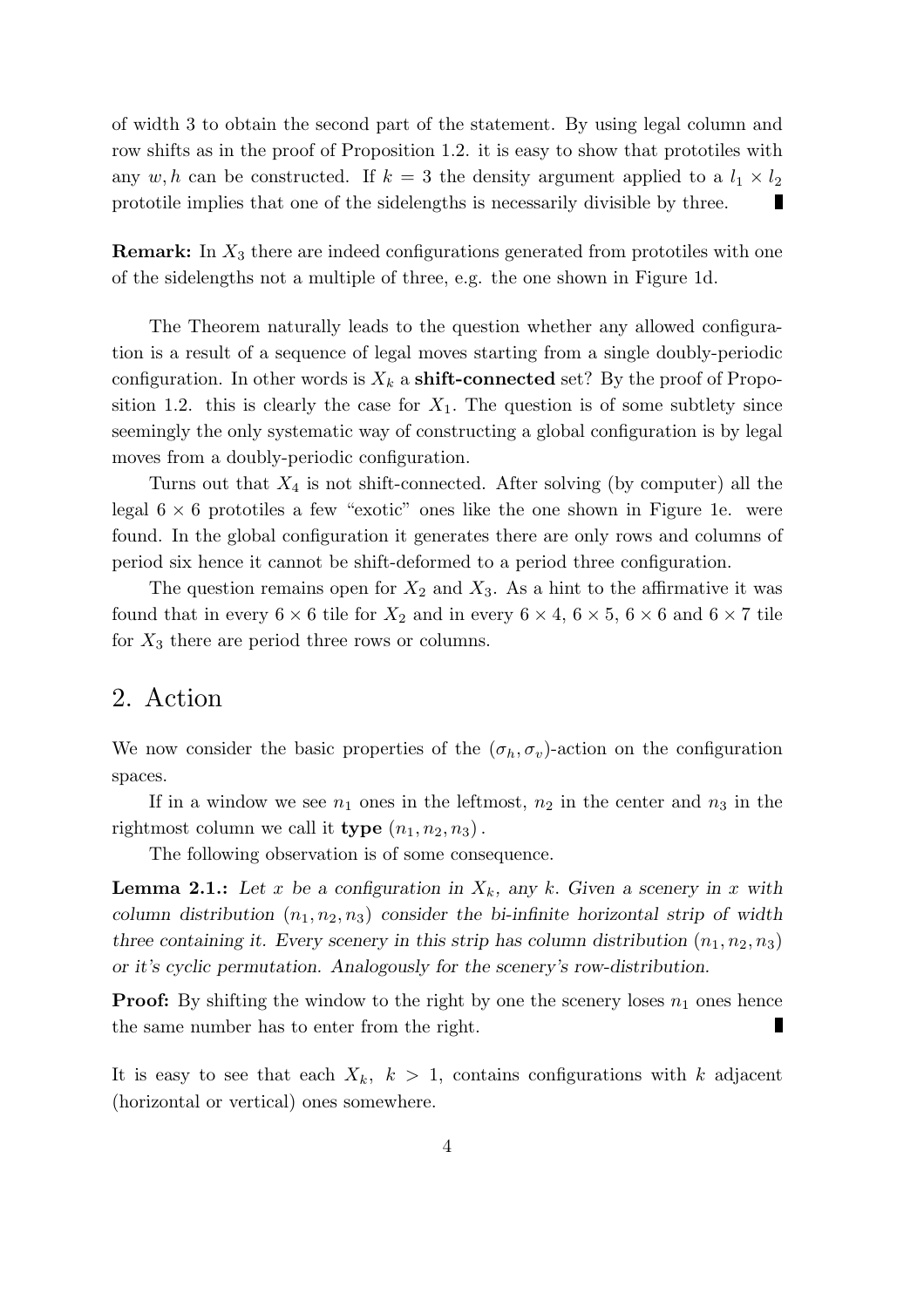Proposition 2.2.: *For rule* 2 *no configuration with two adjacent horizontal ones can contain two adjacent vertical ones. For rules* 3 *and* 4 *no configuration with three adjacent horizontal ones can contain three adjacent vertical ones.*

**Proof:** The argument is identical for all three cases so let us consider  $k = 2$ . Let  $H$  be the horizontal strip of height three containing a scenery with two vertical adjacent ones and let  $L$  be the vertical strip of width three containing a scenery with two horizontal adjacent ones. By applying Lemma 2.1. we see that in  $H \cap V$  there are both two adjacent horizontal and vertical ones. Hence the rule 2 is violated.

For each  $X_k$ ,  $k > 1$ , let  $X_k^{(h)}$  $\mathbf{x}_k^{(h)}$  and  $\mathbf{x}_k^{(v)}$  $\kappa^{(v)}$  be the set of configurations containing somewhere at least  $k \wedge 3$  horizontally or vertically adjacent ones. Let  $X_k^{(c)}$  $\mathbf{a}_k^{(c)}$  be the complement of their union. In view of Proposition 2.2. these three sets partition the configuration space. Subsequently we drop the index  $k$  once it has declared which rule is considered.

The **orbit** of an element in  $X_k$  is the set  $O(x) = \{\sigma_h^i \sigma_v^j(x) | (i,j) \in \mathbb{Z}^2\}$ . Denote its closure by  $O(x)$ . A continuous transformation on a metric space is called topologically transitive if there is a element in the space whose orbit under the transformation is dense ([W]). Note that the shift-action on any  $X_k$  is continuous in the inherited topology so it make sense to ask whether this minimal mixing prevails in our set-up.

Recall that  $X$  can be metrized by many equivalent ways e.g. by

$$
d(x, x) = 0
$$
 and  $d(x, y) = 2^{-\min{\max\{|i|, |j|\}} \|x_{(i,j)} \neq y_{(i,j)}\}$  for  $x \neq y$ .

Hence for denseness it suffices to consider matching on arbitrarily large squares centered at origin.

**Theorem 2.3.:** *None of the systems*  $(X_k, \sigma_h, \sigma_v)$ ,  $k = 1, 2, 3$  *or* 4 *is topologically transitive.*  $X_1$  *has two maximal transitive components; the vertically and horizontally periodic configurations. For*  $X_k$ ,  $k > 1$ , *the following exclusions hold:*  $X^{(h)} \cap \overline{O(x)} = \emptyset \,\forall x \in X^{(v)} \text{ and } X^{(v)} \cap \overline{O(x)} = \emptyset \,\forall x \in X^{(h)} \text{ together with }$  $X^{(h)} \cap \overline{O(x)} = \emptyset$  and  $X^{(v)} \cap \overline{O(x)} = \emptyset$   $\forall x \in X^{(c)}$ . *For*  $k > 2$  *we also have the weaker exclusion:*  $X^{(c)} \not\subset \overline{O(x)} \,\forall x \in X^{(h)} \cup X^{(v)}$ .

**Proof:** In view of Proposition 1.2. we know that every vertically (or doubly-) periodic configuration is uniquely determined by specifying how much  $(\pm 1 \text{ or } 0)$ every third column is shifted with respect to its neighbor three to the left. This set of vertical off-sets  $\{-1,0,1\}^{\mathbf{Z}}$  is in a one-to-one correspondence with the set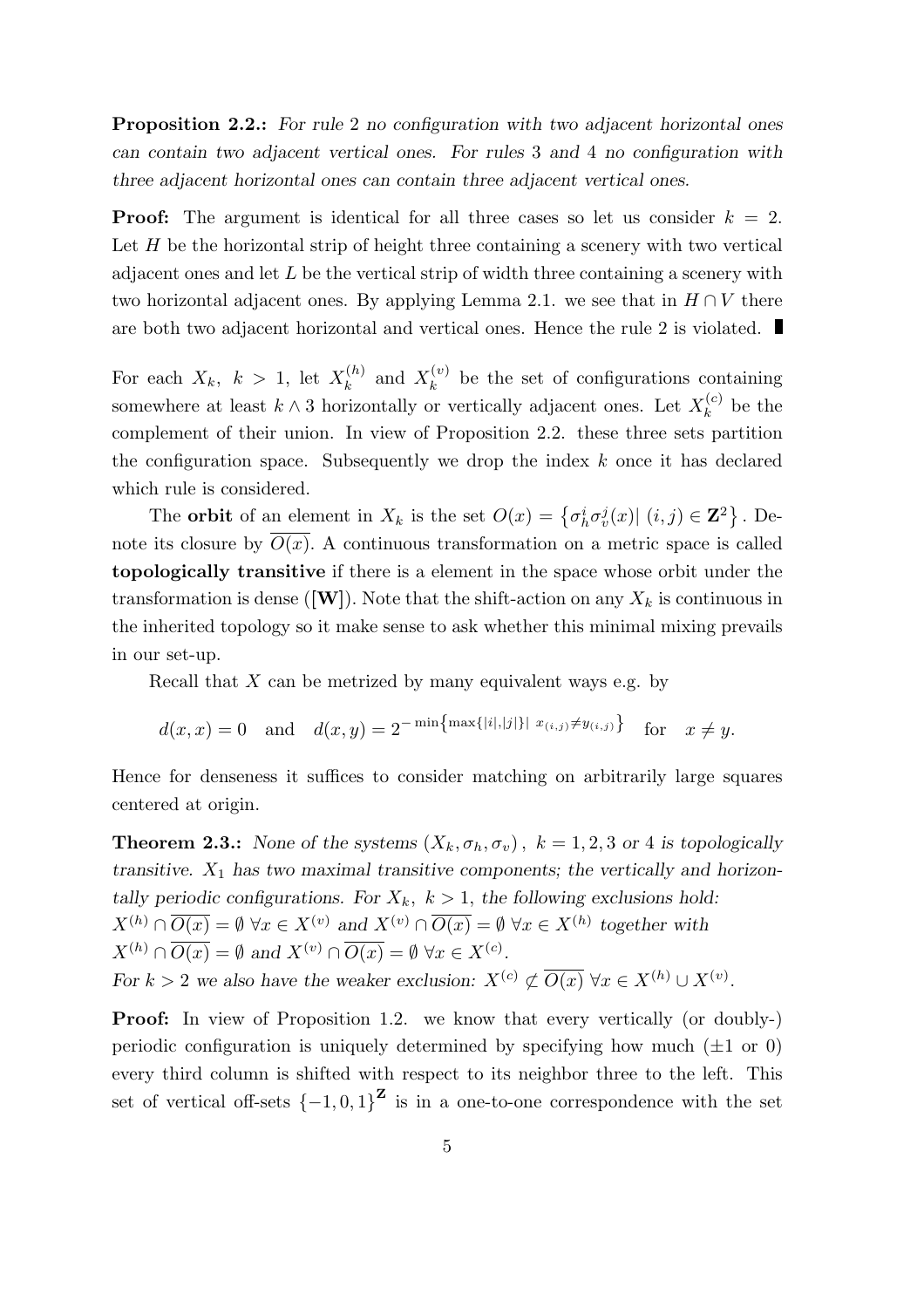of vertically (and doubly-) periodic configurations upto a horizontal shift to match the non-zero columns. Call a legal column of width three with all ones in the left column a slab. The desired x is built simply by placing first slabs with different off-sets next to each other, then next to them pairs of slabs with all different pairs of off-sets and so on. Hereby we exhaust all finite blocks of off-sets and consequently x must have a dense orbit in vertically periodic configurations.

For  $k > 1$  it is an immediate consequence of the definition of  $X^{(c)}$  that the orbits of its elements are bounded away from elements in both  $X^{(h)}$  and  $X^{(v)}$ . Moreover the exclusion property of Proposition 2.2. clearly implies that no element in  $X^{(h)}$   $(X^{(v)})$  can have its orbit arbitrarily close to any element in  $X^{(v)}$  $(X^{(h)}$  respectively). For  $k > 2$  this can be further refined as follows. Note that for each element x in  $X^{(h)}$  every scenery must by Lemma 2.1. be of the type  $(1,1,1)$ for rule 3 and  $(2, 1, 1)$  or its cyclic permutation for rule 4. But then  $O(x)$  is bounded away from those configurations in  $X^{(c)}$  in which every scenery is of type  $(2, 1, 0)$  or (2, 2, 0) respectively (for example the doubly periodic configurations generated by П the prototiles in Figure 1b and 1c).

**Remarks: 1.** Also in the  $k > 1$  case at least two of the transitive components are simply related: the one in the complement of  $X^{(h)}$  is of course just a 90 degree rotation of the one outside  $X^{(v)}$ . Whether these or the other components further split by a more subtle exclusion/conservation law remains open.

2. The results indicate that configurations are indeed quite rigid. Another sign of this is that the systems (any  $k$ ) are of zero topological entropy. This follows from the observation that a diagonal strip of width four determines the entire configuration. But the number of different such diagonals of length N is proportional to  $2^{cN}$ . Hence the number of different configurations in a  $N \times N$  square is not proportional to  $2^{c'N^2}$  and the entropy must be zero.

### 3. Extension

The methods used for Theorem 2.3. suitably refined actually enable one to prove the basic non-transitivity result in greater generality. We present it here and give a streamlined proof indicating the modifications.

Suppose that we have  $s < \infty$  symbols  $S = \{0, 1, 2, \ldots, s - 1\}$  and consider the subsets of  $S^{\mathbf{Z}^2}$  defined by the **rule**  $(k_0, k_1, \ldots, k_{s-1})$  which requires that in every  $p \times p$  square there are exactly  $k_i$  copies of the symbol i. Obviously  $k_i \geq 1$  and  $\sum k_i = p^2$ . Call the subspace  $X_{(k_0, k_1, ..., k_{s-1})}$ .